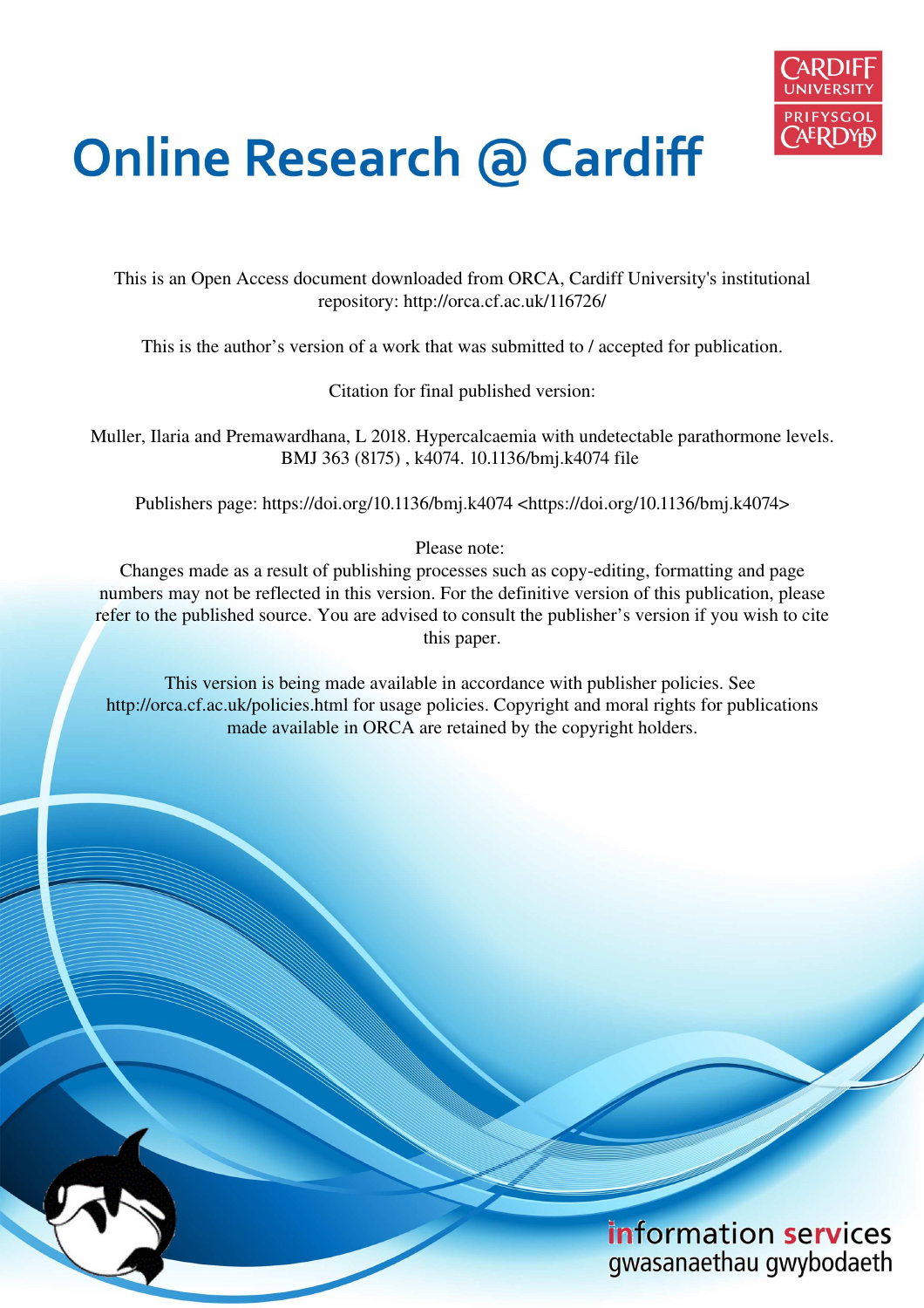# *Case Review*

# **Hypercalcaemia with undetectable parathormone levels**

Ilaria Muller, clinical research fellow, <sup>1,2</sup> Lakdasa D Premawardhana, consultant physician<sup>2,3</sup> <sup>1</sup> Thyroid Research Group, Division of Infection and Immunity, School of Medicine, Cardiff University, Cardiff, UK

<sup>2</sup> Centre for Endocrine and Diabetes Sciences, University Hospital of Wales, Cardiff, UK

<sup>3</sup> Section of Endocrinology, Department of Medicine, Ysbyty Ystrad Fawr, Caerphilly, UK Correspondence to I Muller mulleri4@cardiff.ac.uk

A 54 year old woman had unintentional weight loss of 12-19 kg with nausea, abdominal discomfort, and constipation over 2-3 months. She presented acutely with profuse vomiting for three days. She was taking venlafaxine 150 mg/day for bipolar disorder, she smoked (40 pack years), consumed little alcohol, and had no family history of disease. On examination, she was dehydrated, her blood pressure was 106/74 mm Hg, pulse 122 beats/min and regular, and her temperature was 37.2°C. She had a smooth symmetrical goitre with no retrosternal extension or lymphadenopathy, and mild abdominal tenderness. Systems examination was normal. She underwent blood tests, the results of which were normal for renal function, alkaline phosphatase, total protein, globulin, and protein electrophoresis. Abnormal blood test results are shown in **table 1**.

Chest radiography and computed tomography scans of the abdomen and pelvis were normal.

| <b>Test</b>                   | <b>Result</b>       | Reference range |
|-------------------------------|---------------------|-----------------|
| Potassium                     | $3.0$ mmol/L        | $3.5 - 5.3$     |
| Adjusted calcium              | $3.02$ mmol/L       | $2.20 - 2.60$   |
| Phosphate                     | $1.06$ mmol/L       | $0.8 - 1.5$     |
| Parathyroid hormone (PTH)     | $\leq 0.4$ pmol/L   | $1.3 - 9.3$     |
| Alanine transaminase (ALT)    | 256 IU/L            | < 50            |
| Free thyroxine (FT4)          | $63.3$ pmol/L       | $9.2 - 21$      |
| Free triiodothyronine (FT3)   | $>46.1$ pmol/L      | $2.6 - 5.7$     |
| Thyroid-stimulating hormone   | $< 0.02$ mU/L       | $0.3 - 4.4$     |
| (TSH)                         |                     |                 |
| TSH receptor antibody (TRAb)  | $>40$ IU/L          | < 0.9           |
| Vitamin D                     | $37 \text{ nmol/L}$ | >50             |
| Angiotensin-converting enzyme | 64 U/L              | $8 - 52$        |
| (ACE)                         |                     |                 |

**Table 1 Abnormal blood test results** 

# **Questions**

1. **What are the possible causes of this patient's hypercalcaemia?**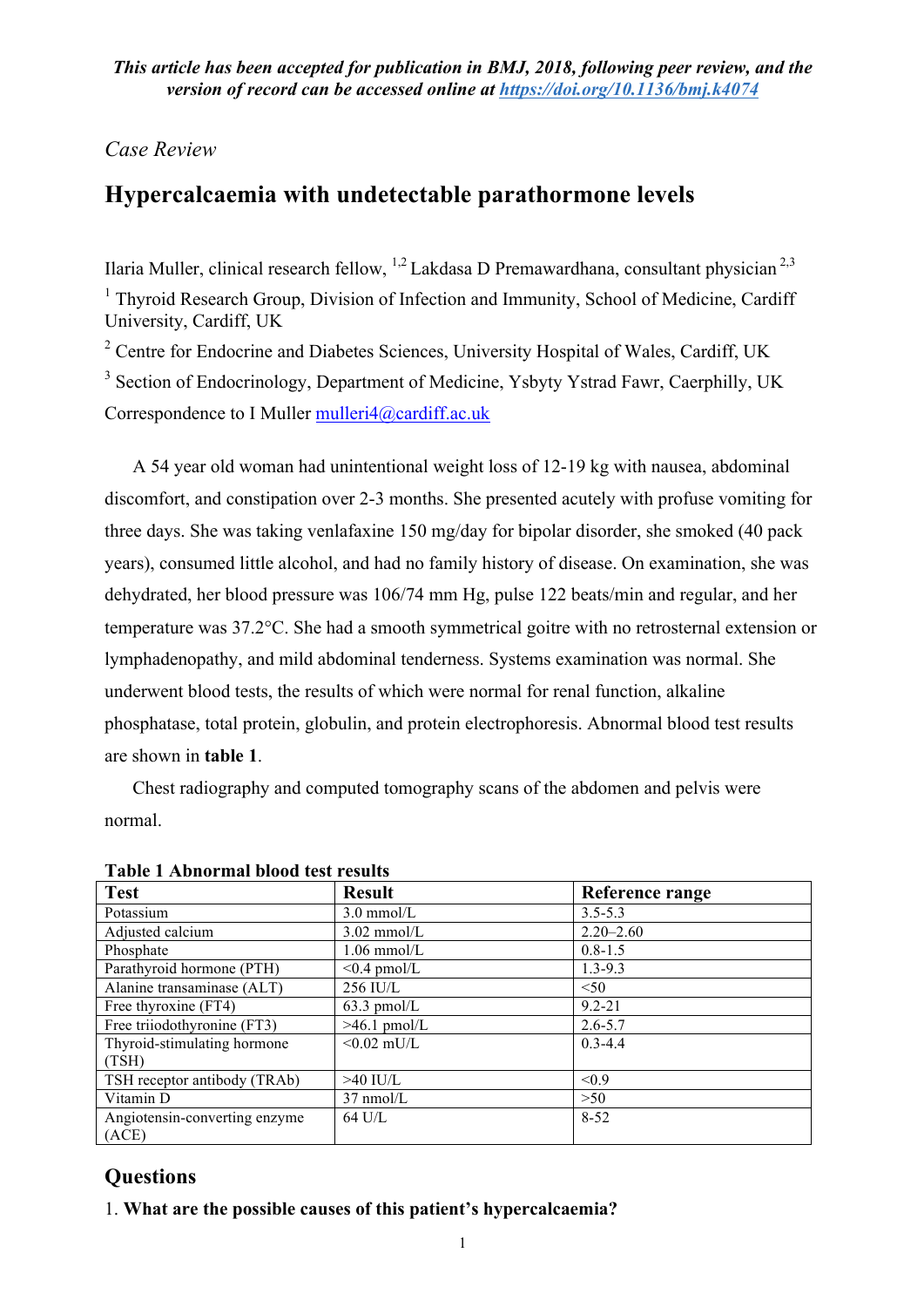# 2. **What is the most likely diagnosis?**

3. **How would you treat this patient?** 

# **1. What are the possible causes of this patient's hypercalcaemia?**

## *Print answer*

This patient has non-PTH mediated hypercalcaemia (low PTH, high adjusted calcium).

Causes include:

- Malignancy (eg lung, breast, kidney, skin, multiple myeloma, lymphoproliferative disorders)
- Granulomatous disorders (eg sarcoidosis, tuberculosis)
- Drugs e.g. vitamin D and vitamin A toxicity, thiazide diuretics, calcium supplements causing milk alkali syndrome, vitamin A
- Endocrine disorders (eg, thyrotoxicosis/hyperthyroidism, phaeochromocytoma, hypoadrenalism, VIPoma)
- Immobilisation

# *Online answer*

This patient has non-PTH mediated hypercalcaemia (low PTH and high adjusted calcium

levels).

In PTH mediated hypercalcaemia, PTH levels are inappropriately raised, ie, detectable, and within or above the reference range. In non-PTH mediated hypercalcaemia, PTH is below the reference range or undetectable. The causes of both are summarised in **table 2**.

# **Table 2 A summary of the causes of PTH mediated and non-PTH mediated hypercalcaemia**

| PTH mediated hypercalcaemia                       | Non-PTH mediated hypercalcaemia                         |
|---------------------------------------------------|---------------------------------------------------------|
| Primary hyperparathyroidism                       | Malignancy                                              |
| Adenoma<br>$\bullet$                              | multiple myeloma                                        |
| Hyperplasia                                       | lymphoproliferative disorders<br>٠                      |
| carcinoma                                         | lung                                                    |
|                                                   | breast                                                  |
|                                                   | kidney                                                  |
| Familial benign hypocalciuric hypercalcaemia      | skin                                                    |
|                                                   |                                                         |
| Tertiary hyperparathyroidism                      | Granulomatous disease                                   |
|                                                   | Sarcoidosis                                             |
|                                                   | tuberculosis                                            |
| Drugs                                             | <b>Endocrine</b> disorders                              |
| lithium<br>$\bullet$                              | Thyrotoxicosis/hyperthyroidism/Graves                   |
|                                                   | disease                                                 |
|                                                   | Pheochromocytoma<br>٠                                   |
|                                                   | Hypoadrenalism<br>٠                                     |
|                                                   | VIPoma                                                  |
| Ectopic<br>PTH<br>production<br>resulting<br>from | Drugs                                                   |
| malignancy (rare)                                 | Vitamin D toxicity<br>٠                                 |
|                                                   | Thiazide diuretics                                      |
|                                                   | Calcium supplements (causing milk-alkali<br>٠           |
|                                                   | syndrome)                                               |
|                                                   | Vitamin A toxicity                                      |
|                                                   | calcium and calcitriol<br>vitamin<br><sub>or</sub><br>D |
|                                                   | analogues for chronic renal failure                     |
|                                                   | Immobilisation                                          |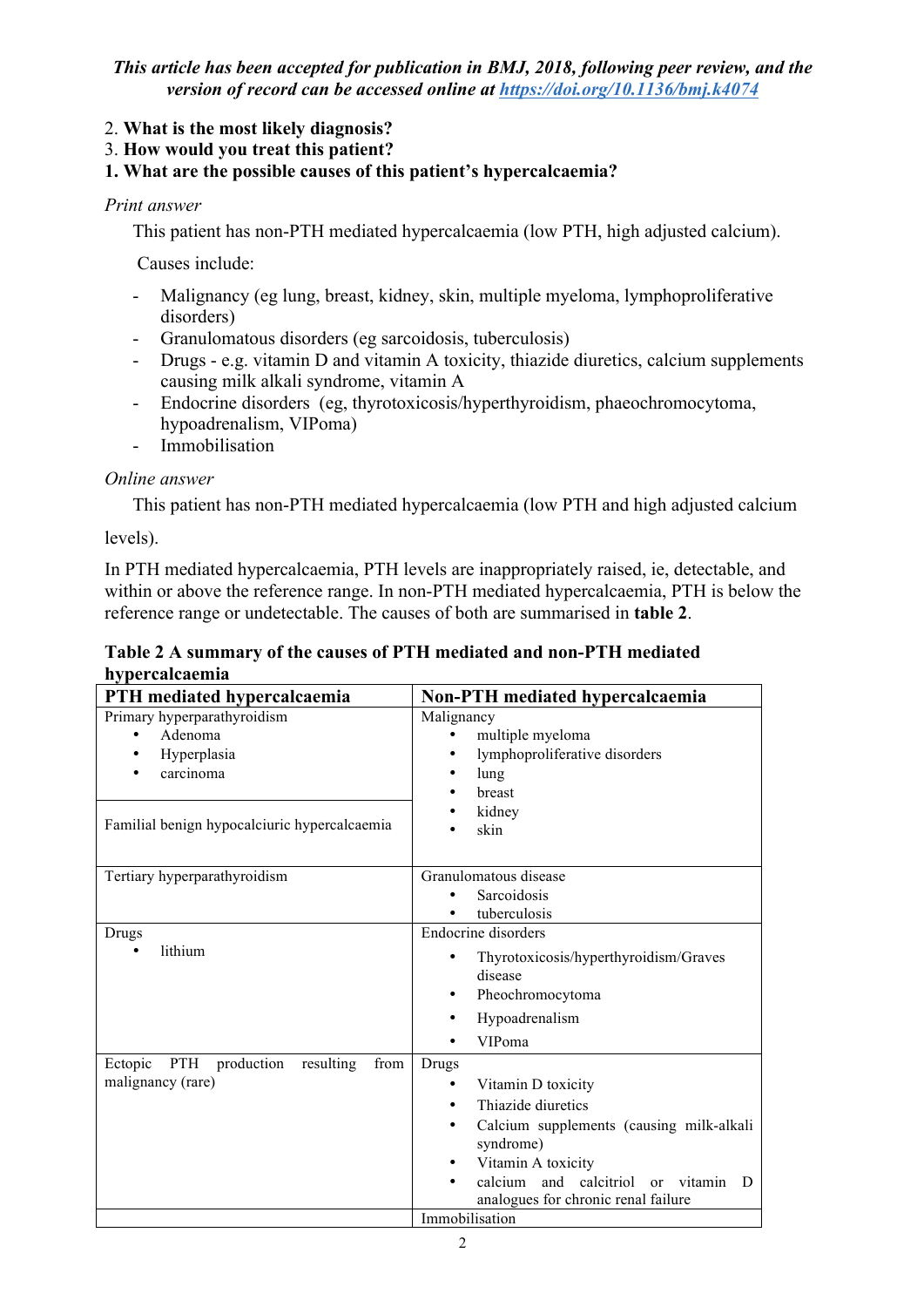Adapted from Minisola et al. $<sup>1</sup>$ </sup>

Primary malignancies (eg, lung, breast, kidney, skin) cause hypercalcaemia by producing PTH related peptide (PTHrP), and by causing bone destruction. PTHrP produces similar effects to PTH, ie, increases gut and renal tubular calcium absorption, and activates osteoclast bone resorption—all causing an increase in serum calcium. Secondary malignancies cause bone destruction by producing osteoclast activating cytokines and PTHrP locally.<sup>2</sup> Rarely, malignancies (eg, lymphoproliferative disorders) may cause hypercalcaemia by increasing vitamin D3 (by activating the 1-α-hydroxylase enzyme), or causing ectopic PTH production (ovarian, small cell, and squamous lung cancers).

Hypercalcaemia of multiple myeloma is also mediated through cytokines and occurs in 30% of cases. Most patients with normal renal function in multiple myeloma will adapt to the increased calcium load and not develop hypercalcaemia.

In granulomatous disorders and some lymphomas, activated 1-α-hydroxylase causes vitamin D3 overproduction which increases renal and gastrointestinal absorption of calcium.

Hypercalcaemia occurs in approximately 20% of patients with thyrotoxicosis, and is uncommon, asymptomatic, and mild in Graves' disease.<sup>4</sup> The hypercalcaemia of Graves' disease is caused by FT3 mediated osteoclast activation, increasing bone turnover and transfer of calcium from bone to serum.<sup>3</sup> Rising calcium levels will suppress PTH through a negative feedback mechanism and PTH will be low or undetectable. Although calcium absorption from the intestines is reduced and renal calcium excretion is increased in thyrotoxicosis, $5$  FT3 stimulated osteoclast activation results in a net increase in calcium levels, and hypercalcaemia.

### **2. What is the most likely diagnosis?**

#### *Print answer*

Hyperthyroidism due to Graves' disease, causing non-PTH mediated hypercalcaemia.

Classical features of Graves' disease include tachycardia, weight loss, a smooth symmetrical goitre, and high TRAb levels. The patient also presented with relatively uncommon features of Graves' disease: hypercalcaemia with normal serum phosphate, and biochemical evidence of hepatitis. The hypercalcaemia of Graves' disease is caused by FT3 mediated osteoclast activation, increasing bone turnover and transfer of calcium from bone to serum.

#### *Online answer*

Hyperthyroidism due to Graves' disease causing non-PTH mediated hypercalcaemia.

3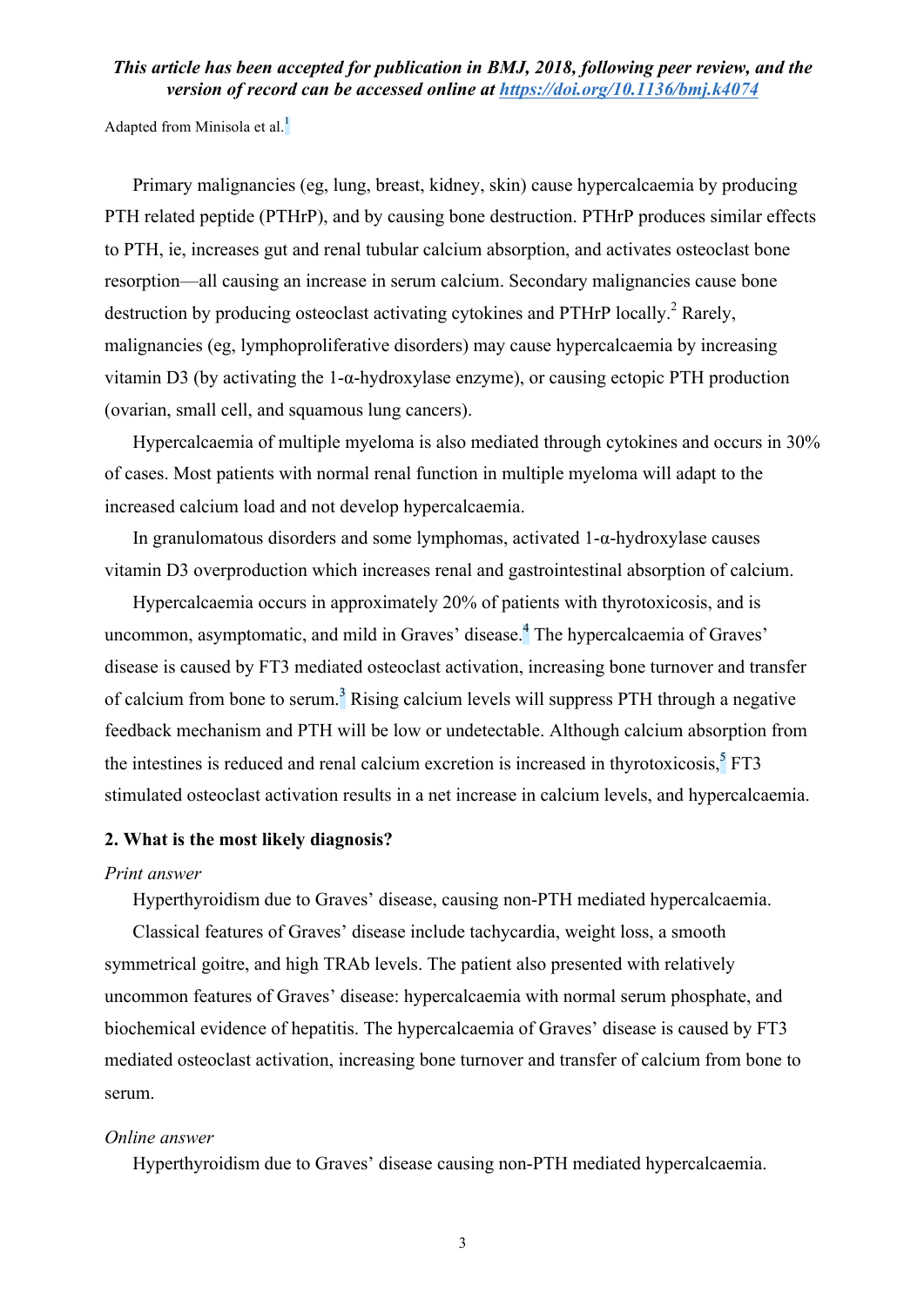Classic clinical features of Graves' disease include tachycardia, weight loss, a smooth symmetrical goitre, and high TRAb levels. This patient also presented with two relatively uncommon features of Graves' disease: hypercalcaemia with normal serum phosphate (resulting from absent PTH, and phosphate conservation by thyroid hormones) and biochemical evidence of hepatitis. In 15%-76% of people with Graves' disease, liver enzymes are abnormal.<sup>7</sup> This results from thyroid hormone or drug induced liver damage (eg, by thionamides), concomitant autoimmune liver disease; and heart failure, singly or in combination.

TRAb (detectable in 90%-95% of patients with Graves' disease) stimulates the TSH receptor, increasing serum thyroid hormone levels.

If renal function is not impaired, normal serum phosphate and hypercalcaemia are good indicators of non-PTH mediated hypercalcaemia. Phosphate is low in PTH-mediated hypercalcaemia because PTH is phosphaturic (eg, in primary hyperparathyroidism).

In thyrotoxicosis, high FT3 levels activate mitochondrial induced liver apoptosis, $\frac{8}{3}$  and the liver vasculature fails to keep up with increased cellular oxygen demands. A mild increase of the transaminases therefore occurs.

## **3. How would you treat this patient?**

#### *Print answer*

Immediate management involves rapid rehydration with intravenous normal saline infusion (to increase glomerular filtration and calcium excretion) and intravenous bisphosphonates (to inhibit osteoclast activation.)

Next, treat the hyperthyroidism with oral thionamides after warning the patient about side effects, especially neutropenia and liver toxicity. If thionamides are unsuitable or there is relapse, consider radioiodine or thyroidectomy with lifetime levothyroxine.

#### *Online answer*

Treatment involves:

*1. Rehydration*—Vomiting and renal salt/water wasting (hypercalcaemia induced nephrogenic diabetes insipidus) can substantially deplete volume in hypercalcaemia. Rehydration increases glomerular filtration and excretion of calcium. Infusion rates are guided by age, severity of hypercalcaemia, and the presence of heart or renal compromise. Recommended regimens using 0.9% normal saline are (a) 200-300 ml/hour initially, adjusted to maintain a 100-150 ml/hour urine output; (b) 3-4 L daily; (c) 1-2 L bolus followed by 200-250 ml hourly.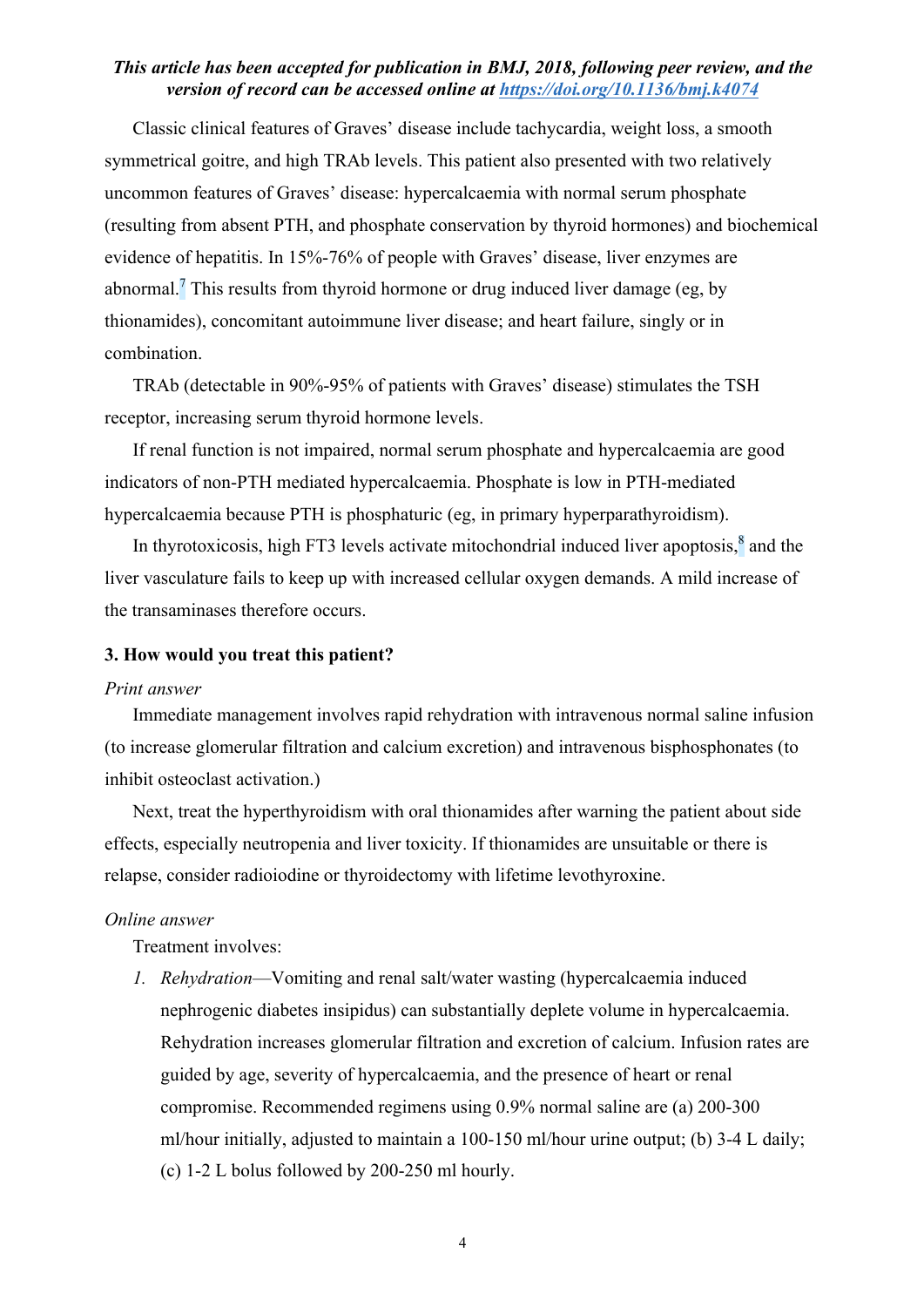- *2. Bisphosphonates*—Pamidronate and zoledronic acid infusions inhibit osteoclast activation. Zoledronic acid is superior to pamidronate in efficacy and duration of response. Both 4 mg and 8 mg (given as 15 minute infusions) are superior to 90 mg of pamidronate (2 hour infusion).<sup>11</sup> Zoledronic acid reduces calcium slightly more quickly and normalises calcium in 80%-100% in less than three days. A second dose, if necessary, can be given after eight days. Calcitonin, loop diuretics, and corticosteroids have a limited role. Denosumab is a relatively new osteoclast inhibiting human monoclonal antibody against RANK-L; its clinical utility is uncertain.<sup>1</sup>
- *3. Thionamides*—Treating Graves' disease is important for controlling symptoms, hypercalcaemia, and liver injury. Thionamides (CBZ or MMI) are recommended as first line treatment. CBZ is started 40 mg/day (given once or twice/day). Graves' disease will be controlled in about 4-6 weeks—the time taken to deplete intrathyroidal iodine stores and thyroid hormones. Dose titration is preferred (dose reduction every 4-6 weeks to the lowest effective dose of 5-10 mg/day, titrating dose against thyroid hormone response). This regimen is used for 12 months minimum (without benefit beyond 18 months). Some recommend a "block and replace" regimen—CBZ 40 mg/day, adding levothyroxine 100-125 µg/day when biochemically euthyroid and the combination usually continued for 6-9 months, with subsequent switch during the remaining period to low dose CBZ only. There is no advantage to either regimen in terms of recurrence.<sup>12</sup> Drugs for hyperthyroidism, thyrotoxicosis, and Graves disease (eg thionamides– carbimazole, methimazole, propylthiouracil) can cause liver dysfunction and hepatitislike features.<sup>9 10</sup>
- *4.* If after stopping thionamides Graves' disease relapses, definitive treatment with radioiodine or thyroidectomy is usually indicated, followed by lifelong replacement therapy with levothyroxine.<sup>12</sup>

#### **Learning points:**

- In non-PTH mediated hypercalcaemia, PTH is below the reference range or undetectable. In PTH mediated hypercalcaemia, PTH levels are inappropriately raised, ie, detectable, and within or above the reference range.
- In Graves' disease, hypercalcaemia with normal serum phosphate results from absent PTH and phosphate conservation by thyroid hormones.

#### **Patient outcome**

The patient responded well to rehydration with 0.9% saline, 60 mg pamidronate and potassium chloride infusions, and CBZ 40 mg/day (**table 3**). Thereafter, liver enzymes and

5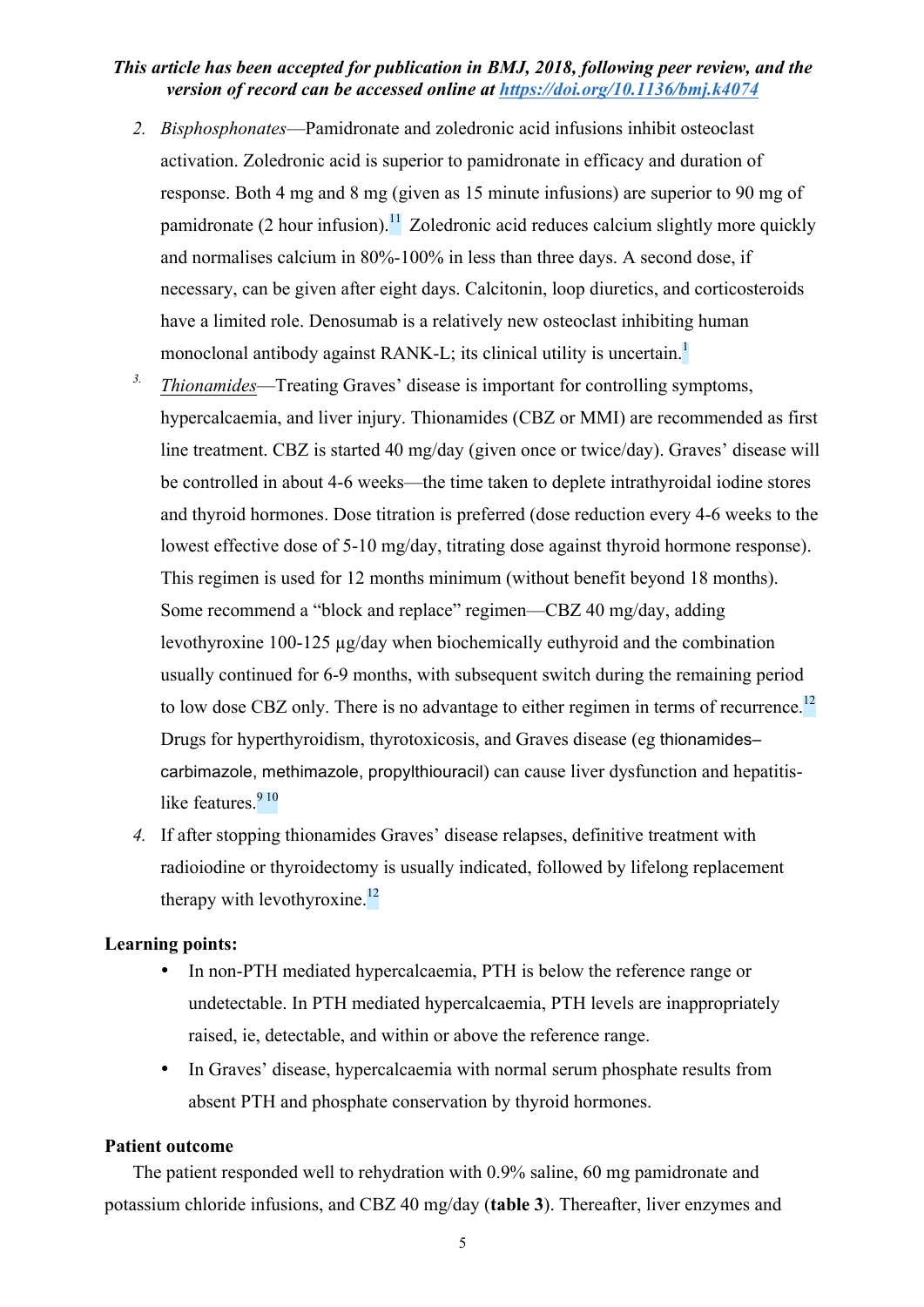calcium remained normal persistently. She had a total thyroidectomy because her hyperthyroidism was not controlled, despite 18 months of high dose CBZ (she declined radioiodine). She remains euthyroid on lifelong levothyroxine (75 µg/day).

| Investigation               | At<br>admission | Day 6 | Reference<br>range |  |
|-----------------------------|-----------------|-------|--------------------|--|
| Adjusted calcium (mmol/L)   | 3.02            | 2.50  | $2.20 - 2.60$      |  |
| Alanine transaminase (IU/L) | 256             | 49    | < 50               |  |
| $FT4$ (pmol/L)              | 63.3            | 27.4  | $9.0 - 19.1$       |  |
| $FT3$ (pmol/L)              | >46.1           | 13    | $2.6 - 5.7$        |  |
|                             |                 |       |                    |  |

|  |  | <b>Table 3 Patient outcome on treatment</b> |
|--|--|---------------------------------------------|
|  |  |                                             |

The authors have read and understood The BMJ Education policy on declaration of interests and have completed The BMJ Education Declaration of Interests form. The BMJ has judged that there are no relevant competing financial interests. The authors declare the following other interests:

- Lakdasa Premawardhana has received funding from the World Bank for a study examining "The emergence of thyroid autoimmunity following universal salt iodisation" (completed and data analysed and presented in Sri Lanka).
- LP has contributed to educational events for the European Federation of Laboratory Medicine and Clinical Chemistry in Amsterdam, March 2017, and on the topics "thyroid testing during acute illnesses" and "anomalous thyroid results in clinical practice" for the Sri Lanka Medical Association in Colombo, July 2017.
- Ilaria Muller has received an early career grant from the Society for Endocrinology (SfE), UK.
- IM has contributed to educational events on the topics "thyroid autoimmunity and breast cancer" for the 15th International Thyroid Congress (ITC) in Orlando, Florida, USA, 2015; on the topics "alemtuzumab-induced thyroid autoimmunity" for the British Thyroid Association (BTA) annual meeting in London, May 2017; and on the topics "alemtuzumab-induced thyroid autoimmunity" for the European Thyroid Association (ETA) annual meeting in Belgrade, Serbia, Sep 17. She received expenses from these companies for these events and a Society for Endocrinology (SfE) Travel Grant to attend the Society for Endocrinology (SfE) meeting in Harrogate, UK, 6-8 November 2017.

Patient consent obtained.

Provenance and peer review: not commissioned; externally peer reviewed.

# **References:**

1. Minisola S, Pepe J, Piemonte S, et al. The diagnosis and management of hypercalcaemia. *BMJ* 2015;350:h2723. doi:10.1136/bmj.h2723

2. Kamp K, Feelders RA, van Adrichem RC, et al. Parathyroid hormone-related peptide (PTHrP) secretion by gastroenteropancreatic neuroendocrine tumors (GEP-NETs): clinical features, diagnosis, management, and follow-up. *J Clin Endocrinol Metab* 2014;99:3060-9. doi:10.1210/jc.2014-1315

3. Wojcicka A, Bassett JH, Williams GR. Mechanisms of action of thyroid hormones in the skeleton. *Biochim Biophys Acta* 2013;1830:3979-86. doi:10.1016/j.bbagen.2012.05.005 4. Iqbal AA, Burgess EH, Gallina DL, et al. Hypercalcemia in hyperthyroidism: patterns of serum calcium, parathyroid hormone, and 1,25-dihydroxyvitamin D3 levels during management of thyrotoxicosis. *Endocr Pract* 2003;9:517-21. doi:10.4158/EP.9.6.517